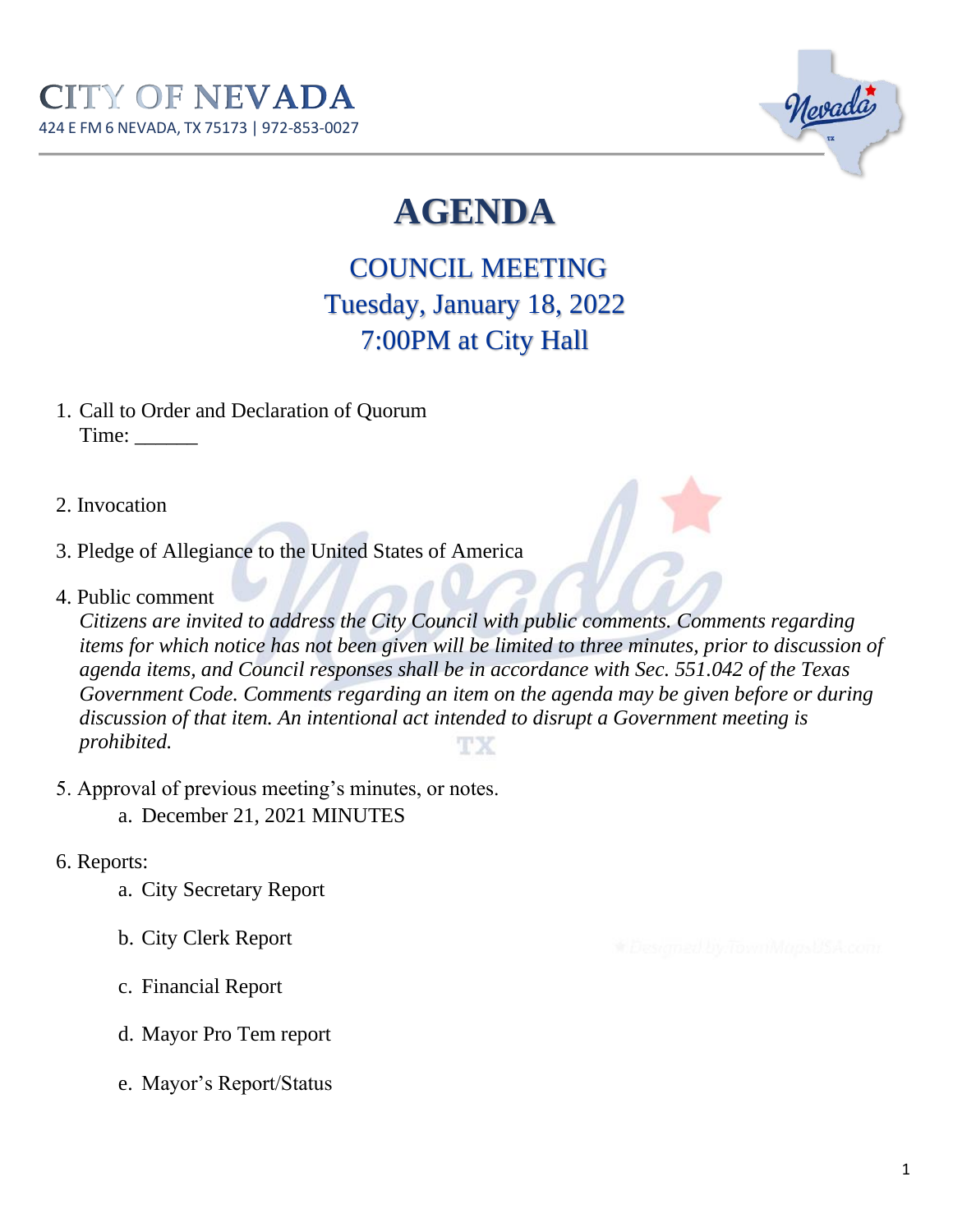#### 7. Business Session:

- a. Discuss/Take Action: Impact Fees Committee. Appoint applicants to be sworn in.
- b. Discuss/Take Action: P&Z Committee. Appoint applicants to be sworn in.
- c. Discuss/Take Action: Revitalization of Caldwell Park.
- d. Discuss/Take Action: Fire Chief Thad Anderson with NVFD would like to address the Council with recent changes within the Fire Department.
- e. Discuss/Take Action: Preliminary Plat Boat / RV Storage.
- f. Discuss/Take Action: Elevon Development SPA with City of Nevada City Attorney to review SPA with council.
- g. Discuss/Take Action: New City Maps Chris Donnan.

#### 8. Future Agenda Items

*Future agenda items shall be designated by the Mayor. In addition, a motion and a second from any two Councilpersons shall be sufficient to add an agenda item for a future meeting. Staff and counsel shall have prior consent of the Mayor to add an agenda item for a future meeting.* 

 $\blacksquare$  $\overline{\phantom{a}}$  ,  $\overline{\phantom{a}}$  ,  $\overline{\phantom{a}}$  ,  $\overline{\phantom{a}}$  ,  $\overline{\phantom{a}}$  ,  $\overline{\phantom{a}}$  ,  $\overline{\phantom{a}}$  ,  $\overline{\phantom{a}}$  ,  $\overline{\phantom{a}}$  ,  $\overline{\phantom{a}}$  ,  $\overline{\phantom{a}}$  ,  $\overline{\phantom{a}}$  ,  $\overline{\phantom{a}}$  ,  $\overline{\phantom{a}}$  ,  $\overline{\phantom{a}}$  ,  $\overline{\phantom{a}}$ \_\_\_\_\_\_\_\_\_\_\_\_\_\_\_\_\_\_\_\_\_\_\_\_\_\_\_\_\_\_\_\_\_\_\_\_\_\_\_\_\_\_\_\_\_\_\_\_\_\_\_\_\_\_\_\_\_\_\_\_\_\_\_\_\_\_\_\_\_\_\_  $\mathbf{T} \mathbf{Y}$ 

#### 9. Executive Session - Time:

*--Government Code section 551.074 to deliberate the appointment, employment, evaluation, reassignment, duties, discipline, or dismissal of a public officer or employee - City Secretary and City Clerk. --Government Code section 551.071 Consultation with City Attorney regarding personnel legal requirements.* 

- 10. Regular Session: Reconvene from Executive Session Time: \_\_\_\_\_\_
- 11. If required, act on items reviewed in Executive Session.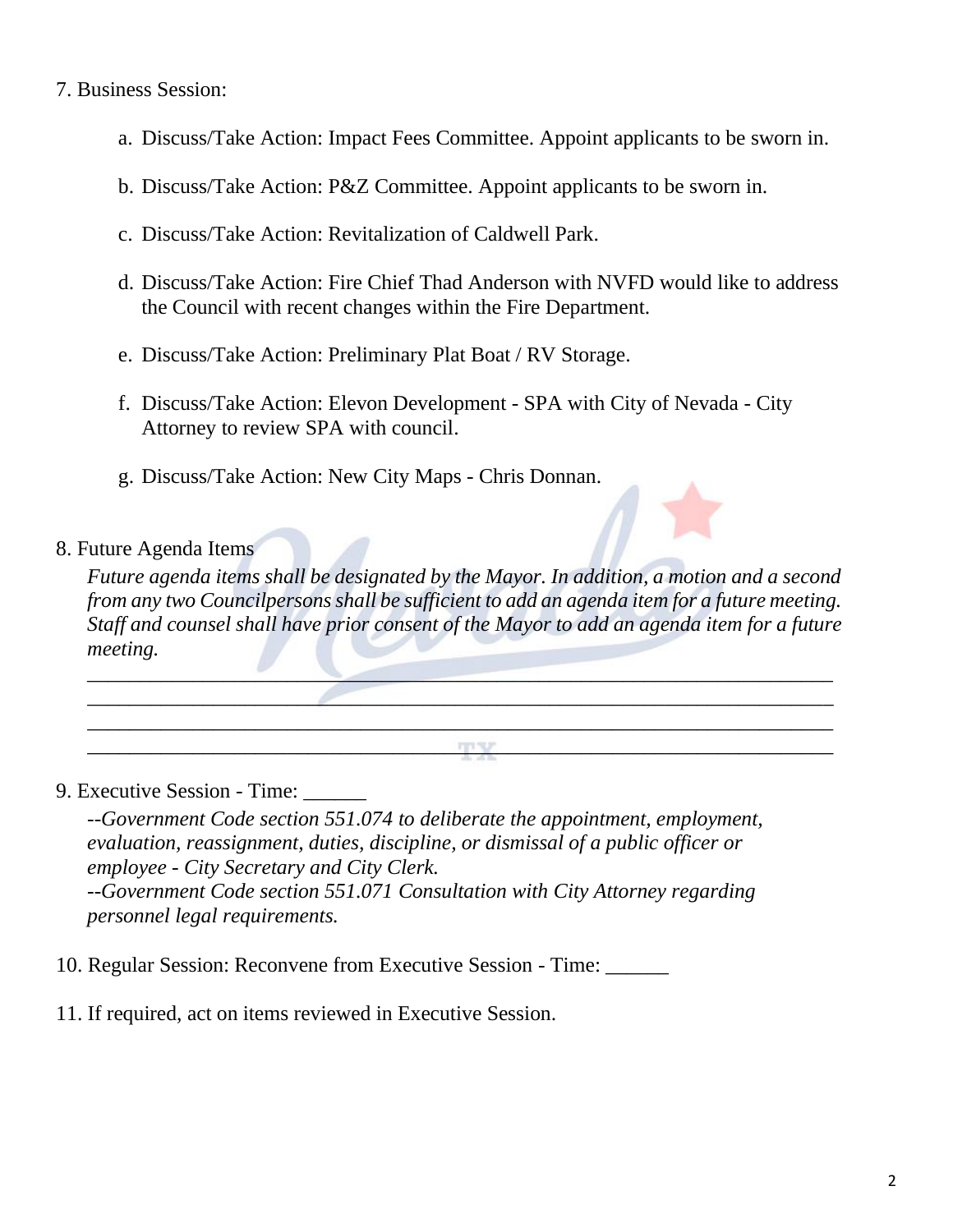12. Adjournment / Closing - Time: \_\_\_\_\_\_

I, Judy Hill, City Secretary, certify that the Agenda of the City of Nevada Council Regular Meeting to be held on **January 18, 2022**, was posted at City Hall on **January 14, 2021**.

*NOTE: The City of Nevada, Texas, City Council meets regularly on the first and third Tuesday of each month at 7:00 P.M. The Council adheres to the printed Agenda for official action. Any individuals desiring official action on a matter should submit a request for the item to be considered for inclusion on a future Agenda to the office of the City Secretary not later than fourteen (14) days prior to the Council Meeting.*



TX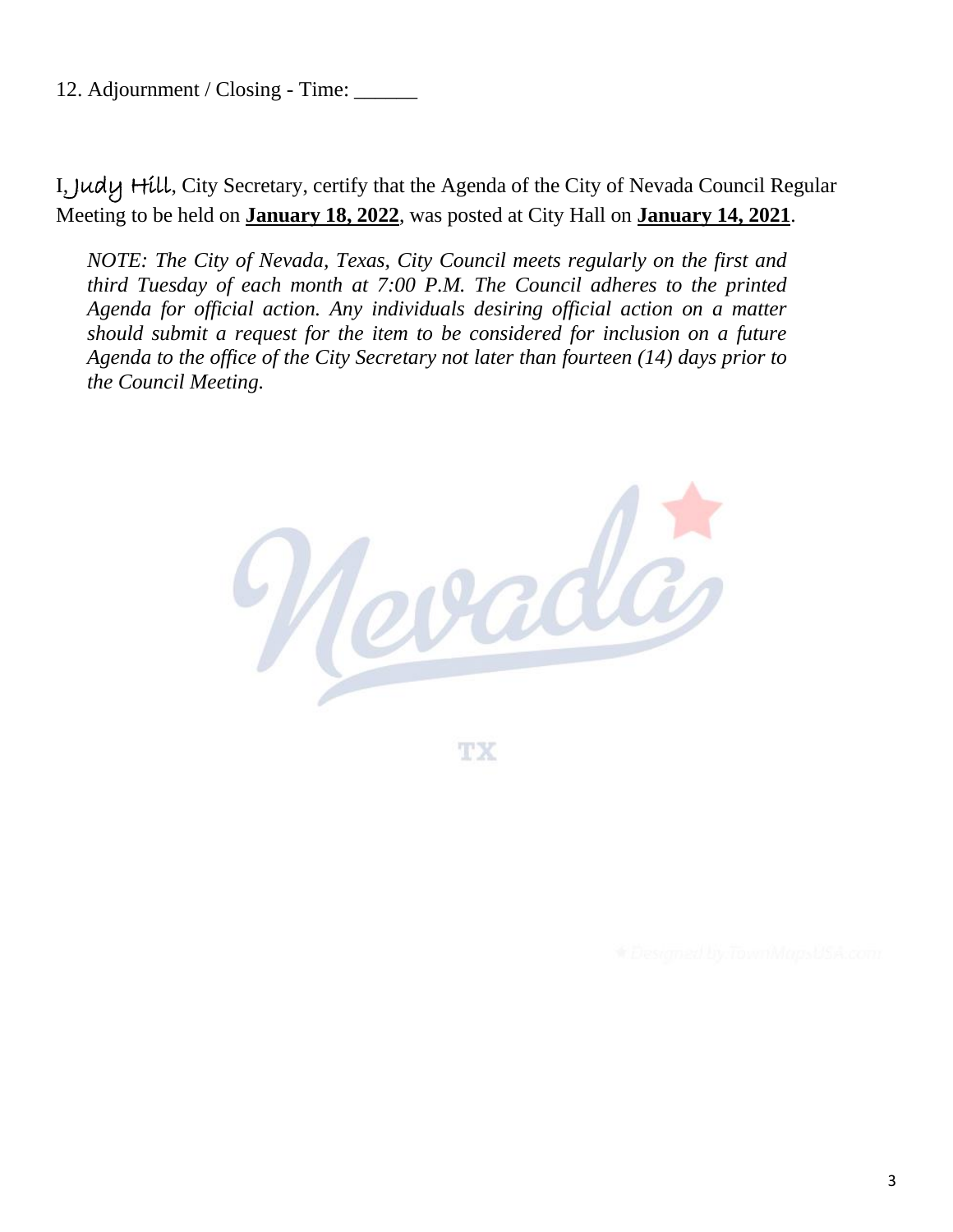## E. PRELIMINARY PLAT BOAT/RV STORAGE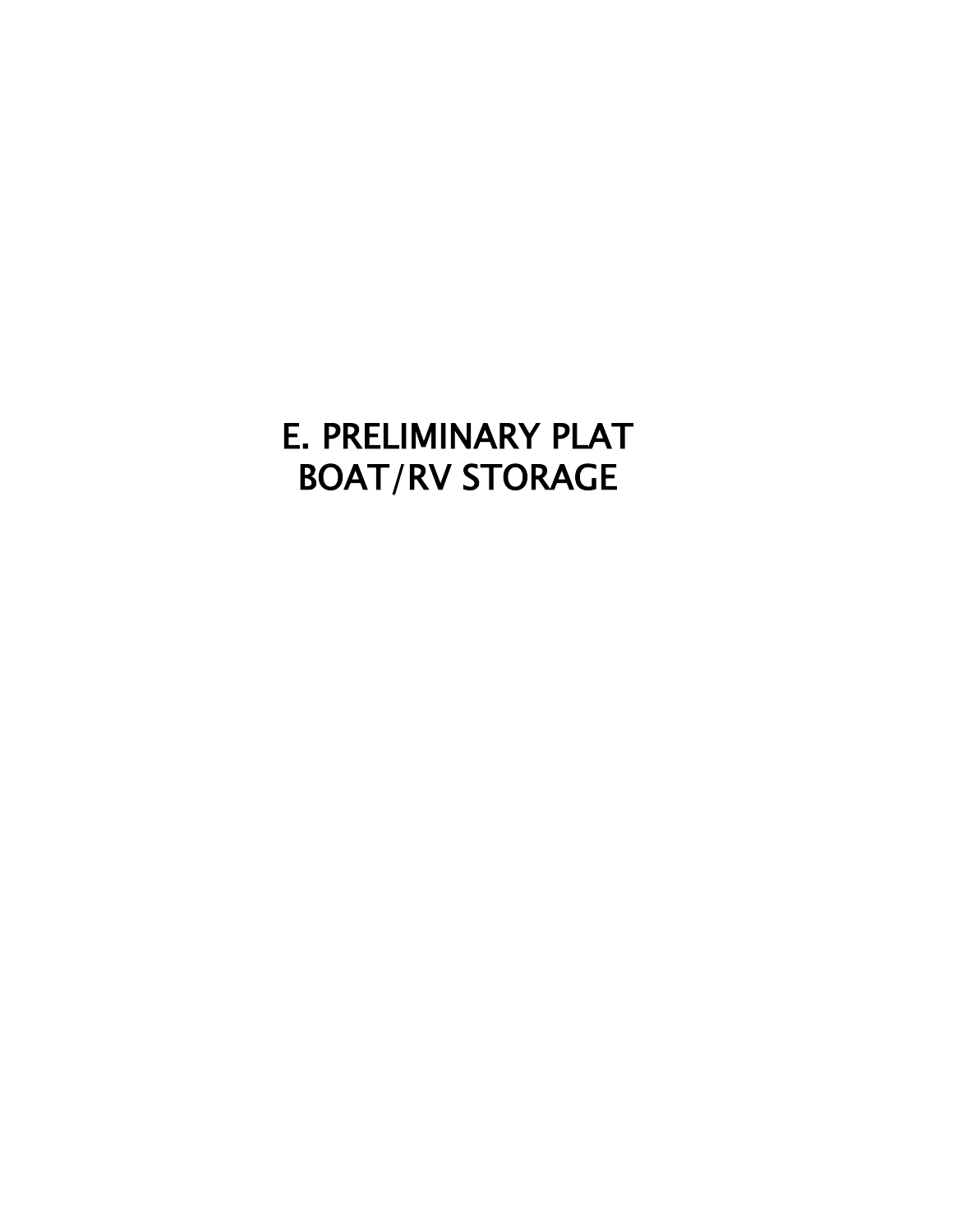January 12, 2022



Ben Ponce, Mayor City of Nevada 424 FM 6 Nevada, TX 75173

 $RE:$ Ratzman/King Addition (Safe Storage) Preliminary Plat HEI Job Number 385001-86Z

Dear Mayor Ponce,

Hayter Engineering has reviewed The Ratzman/King Addition Preliminary Plat. Our review was for general conformance with the City's Subdivision Ordinance and shall not relieve the developer or the developer's survey or design engineer of full responsibility for the adequacy and integrity of the survey and design, or for conformance to Local, State, and Federal codes.

Assuming all necessary fees have been paid to the City, it is our recommendation that the Preliminary Plat be approved with the following conditions:

- 1. The preliminary and final plat should only show zoning classifications for Lots 1 and 2. All other lines and labels for zoning (onsite or offsite) should be removed.
- 2. A closure report should be included with the final plat.
- 3. Prior to the start of construction, approvals from the gas company and TxDOT should be provided to the City.
- 4. Prior to the start of construction, civil construction plans should be approved by the City.
- 5. The final plat should show easements dedicated for the proposed detention ponds.

If you have any questions regarding the above listed conditions, please do not hesitate to call (903.785.0303) or email (cdonnan@haytereng.com).

Sincerely,

HAYTER ENGINEERING, INC.

Christopher M. Donnan, P.E., CFM Project Manager



### **Practical Infrastructure Solutions**

4445 SE Loop 286 | Paris, TX 75460 | haytereng.com TxEng + 315 + [ssue + t0:128600 | OSBPF/LS 0003 | ASBT #2521 | LA #T1-6529 Fexas Litekta these things are set the these are